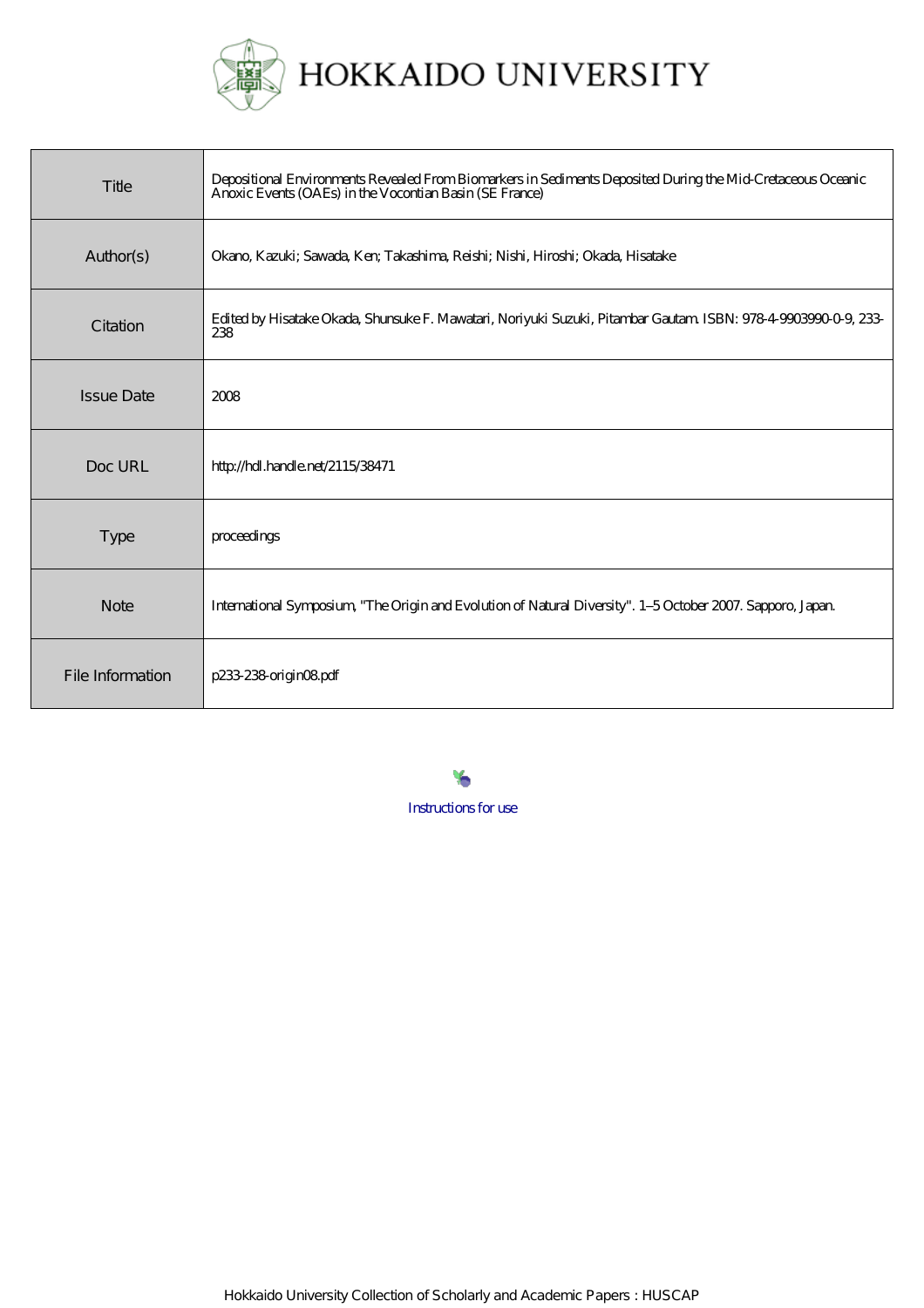# **Depositional Environments Revealed From Biomarkers in Sediments Deposited During the Mid-Cretaceous Oceanic Anoxic Events (OAEs) in the Vocontian Basin (SE France)**

Kazuki Okano<sup>1,\*</sup>, Ken Sawada<sup>1</sup>, Reishi Takashima<sup>2</sup>, Hiroshi Nishi<sup>1</sup> and Hisatake Okada<sup>1</sup>

*1 Department of Natural History Sciences, Faculty of Science, Hokkaido University, Sapporo, Japan 2 Department of Marine Mineral Resources, School of Marine Science and Technology, Tokai University, Shizuoka, Japan*

#### **ABSTRACT**

Biomarker and total sulfur (TS) analyses were carried out on laminated black shales and massive marls collected from Goguel level (OAE1a) and the Kilian and the Paquier levels (OAE1b) in the Vocontian Basin in southeast France. Total sulfur content and concentrations of thiophenes are abundant in the Goguel level, whereas furans and retene, which are originated from terrestrial plants, are predominant in the Kilian and the Paquier levels. These results suggests the expansion of intense anoxic waters to deep ocean during the deposition of Goguel level rather than during the periods covered by the Kilian and the Paquier levels. In contrast, the Kilian and the Paquier sediments are characterized by a large amount of terrestrial input. Therefore, it is inferred that OAE1a was associated with supplying a large amount of sulfur to the ocean, possibly by active volcanisms, whereas OAE1b was caused by a large amount of terrestrial matter and fresh water input.

**Keywords**: OAE, Thiophene, Sulfur content, Redox condition, Terrestrial input

# **INTRODUCTION**

The mid-Cretaceous is generally referred to a greenhouse period characterized by exceedingly warm climate, small equator-to-pole temperature gradient, a lack of ice sheets and high sea level, and elevated tectonism and volcanism [1]. Oceanic Anoxic Events (OAEs) occasionally occurred during the mid-Cretaceous, and caused expansion of extremely oxygen-poor water in the ocean. These episodic events resulted in mass extinction of benthic fauna. Microfossil and organic geochemical records indicate drastic change in marine organisms during OAEs [2–5]. The mass extinction was probably closely related to anoxia (oxygen-poor condition), *i.e.* reduced condition, of water column in ocean. The redox condition of water column has been reconstructed by using microfossil assemblages [3]. A few organic geochemical studies suggest that the anoxia reached photic zones of ocean [6]. Although intensive erosion of terrestrial soil has been inferred during OAE at the Permian - Triassic boundary [7], there are no data on activation of terrestrial soil erosion during the mid-Cretaceous OAEs. However, there exist a few studies on the linkages between oceanic anoxia, and terrestrial vegetation and/or transport of terrigenous matter from land to ocean from the Aptian to the Albian of Cretaceous (OAE1a and OAE1b) [8–9]. In this study, we evaluate the variation of anoxic condition and terrestrial input

<sup>\*</sup>Corresponding author, e-mail: kokano@ep.sci.hokudai.ac.jp

Information for use in citing this article: Okada, H., Mawatari, S.F., Suzuki, N. and Gautam, P. (eds.), *Origin and Evolution of Natural Diversity*, Proceedings of International Symposium "The Origin and Evolution of Natural Diversity", 1–5 October 2007, Sapporo, pp. 233–238.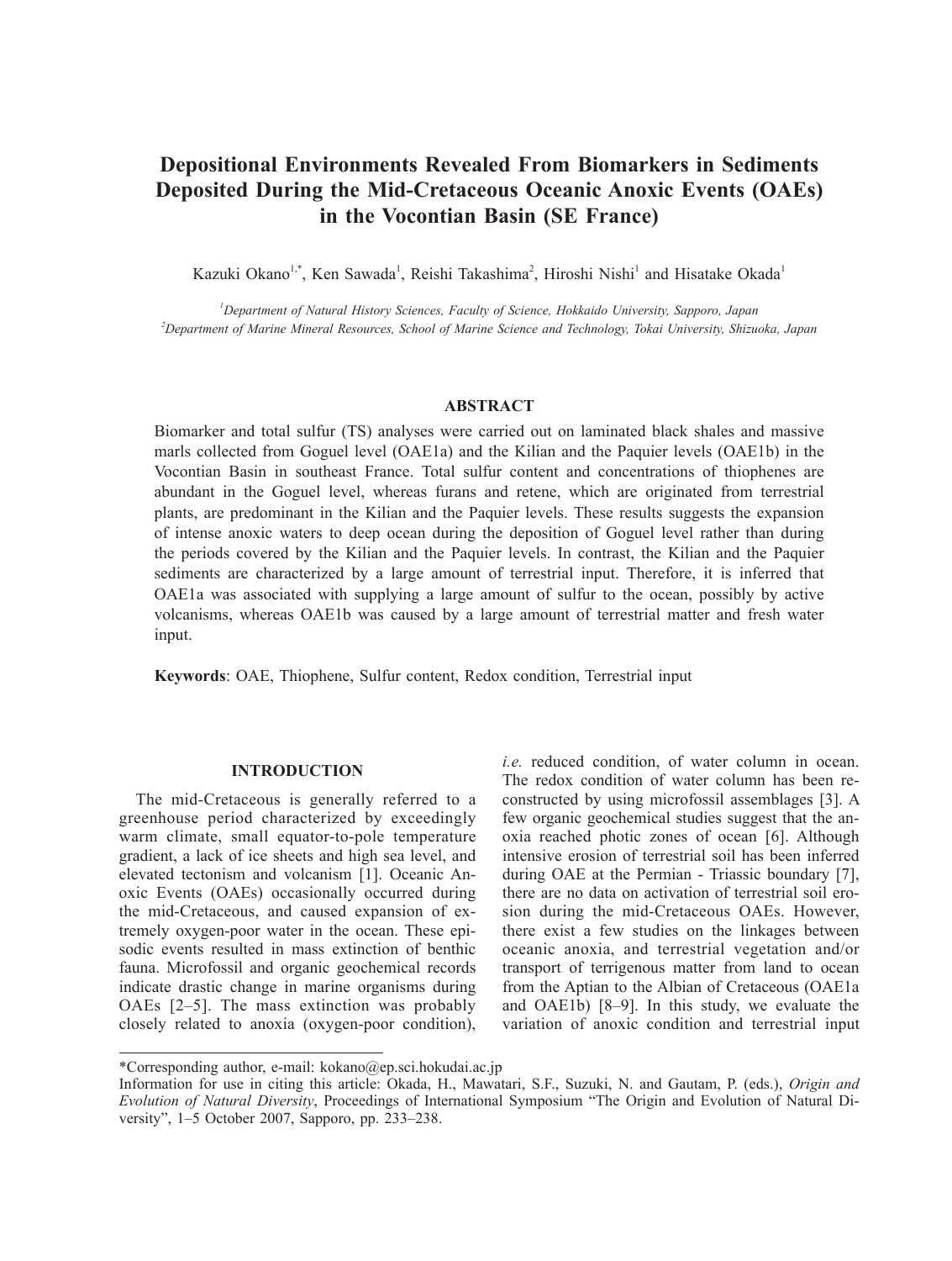during the mid-Cretaceous OAE1a and OAE1b using biomarker compositions in the OAE-related sediments of the Vocontian Basin.

#### **MATERIAL AND METHOD**

#### **Materials**

Sedimentary rocks were collected from outcrops in the Vocontian Basin in the southeast France. During the Cretaceous, the Vocontian Basin was located at a paleolatitude of 25–30°N at the northern margin of the western Tethys, and it represented the hemipelagic part of a basin. Paleoenvironmental and paleohydrogical conditions such as paleo-water depth in the basin are still under discussion. The layers of the OAE1a (Goguel) and the OAE1b (Kilian and Paquier) belong to the Marnes Bleues Formation, which mainly consists of monotonously dark marls and frequently black laminated shales [2, 10]. Samples collected from the field from these layers were kept in a clean room at a room temperature in the laboratory prior to geochemical analyses. For organic geochemical analysis, the samples were crushed to a fine powder in an agate mortar.

# **Total sulfur content**

A portion of each sediment sample was vacuumdried and analyzed for total sulfur (TS) content by a Dionex DX-500 (ion chromatography) at the Center for Instrumental Analysis, Hokkaido University.

#### **Biomarker analysis**

Extraction and separation were performed as described in Ref. 11. Lipids were extracted from the sediment samples with dichloromethane (DCM) and DCM / methanol (MeOH) (1/1 v/v).  $d_{62}$ -Triacontane were added prior to analysis as an internal standard. The extract was dried in a rotary evaporator and then re-dissolved in hexane. The lipid-containing hexane extract was passed through a silica gel column (95% activated), and polycyclic aromatic hydrocarbon (PAH) fractions was eluted with hexane / toluene  $(3/1 \text{ v/v})$ . This fraction was analyzed by gas chromatography - mass spectrometry.

# **Gas chromatography / mass spectrometry (GC-MS)**

Identification of the lipid fraction was carried out by GC-MS using a Hewlett Packard 6890 attached to a capillary GC (30 m x 0.25 mm i. d. DB-5HT column, J&W Scientific) directly coupled to a Hewlett Packard XL MSD quadrupole mass spectrometer (electron voltage, 70 eV; emission current,

350 μA; mass range, m/z 50–550 in 2.91 s). The GC temperature was programmed as follows: 50°C for 4 min, 50–300°C at 4°C /min and 300°C for 20 min. Identification of the compounds was made from mass chromatographic responses (mass fragmentation pattern and molecular ion *etc.*) and relative retention times in comparison with library data (NIST05) and the literature.

# **RESULTS AND DISCUSSION**

# **Total sulfur content**

Total sulfur (TS) contents are generally high in the sediments which deposited under reduced condition such as the Mediterranean sapropels, the Black sea sediments and the Cretaceous black shales [12– 13] due to precipitation of sulfides. In our study, the characters of the TS contents are clearly distinguished between OAE1a and OAE1b (Fig. 1A). These contents are much higher in the Goguel than the Kilian and the Paquier. The remarkably high TS contents are observed in laminated shale samples in the Goguel (over  $1\%$ ) and the Kilian (over  $0.5\%$ ), whereas, the maximum of these contents (1.72%) is observed in massive marl samples in the Goguel (Table 1).

#### **Dibenzothiophene and these alkyl derivatives**

Dibenzothiophene (DBT), the derivatives of methyldibenzothiophenes (MDBTs) and dimethyldibenzothiophenes (DMDBTs) are mainly identified as the sulfur-containing compounds (Fig. 2B). The major peaks of DBT, MDBTs, and DMDBTs are *m/z* 184, 198, and 212, respectively as shown in Fig. 2B. Previous studies [14] reported that the ratios of DBT and MDBT to phenanthrene (DBT/PHE, MDBT/PHE) were higher in the sediments in which the TS contents were higher, although the precursors of these compounds are unknown. Therefore, these compounds possibly indicate to anoxic conditions. In this study, the ratios of thiophenes (DBT plus MDBTs) to phenanthrene (THI/PHE) in the Paquier level are similar to that in the Goguel level, but higher than in the Kilian level. However, the TS contents in the Paquier level are clearly lower than the Goguel level (Fig. 1A).

# **Terrigenous biomarkers**

Dibenzofuran (DBF), the derivatives of methyldibenzofurans (MDBFs) and dimethyldibenzofurans (DMDBFs) were identified as the oxygen-containing compounds (Fig. 2A). The major peaks of DBF, MDBFs, and DMDBFs are *m/z* 168, 182, and 196,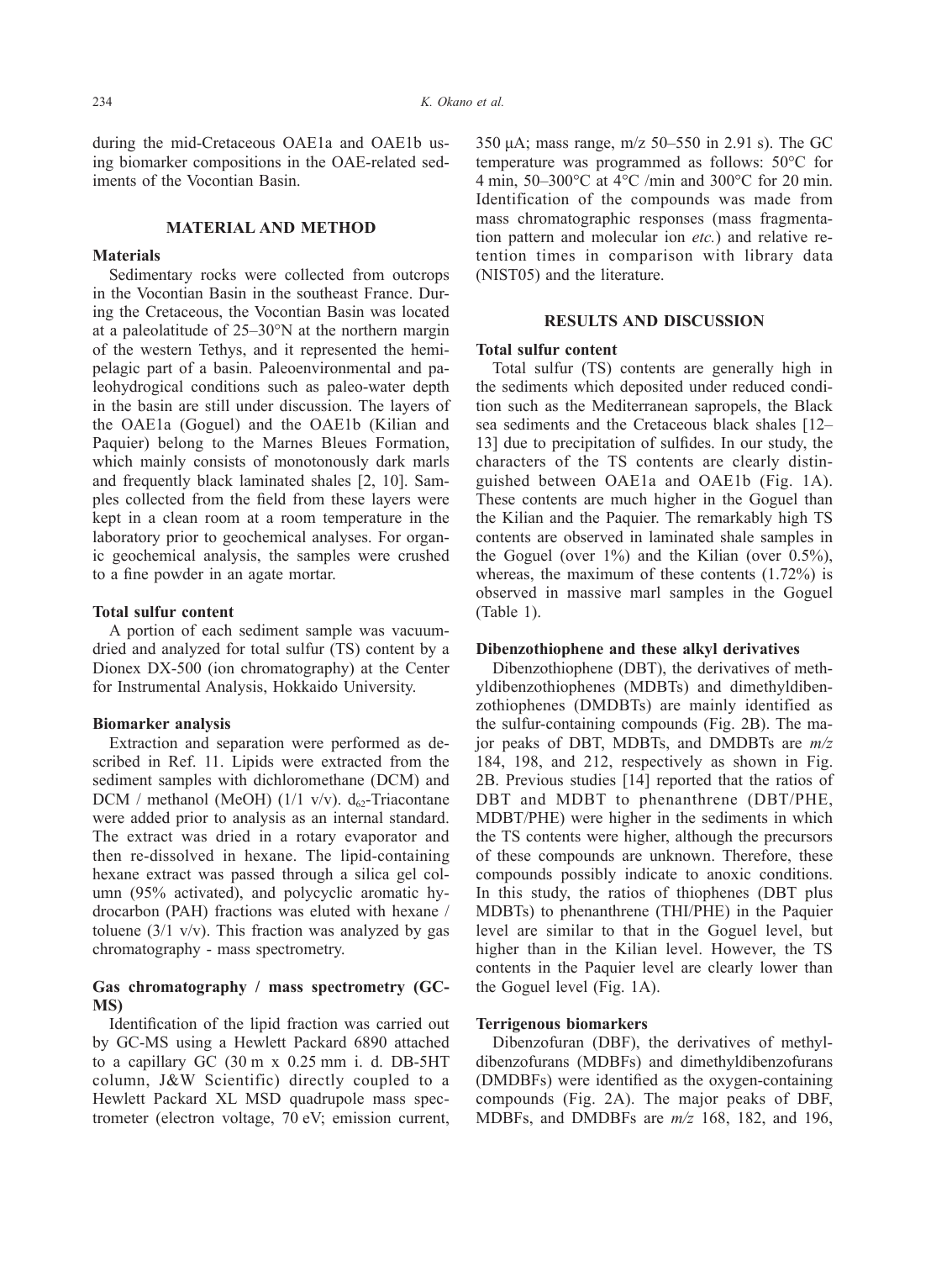| sample<br>No.   | depth (m)        | lithology                     | TS%  | THI/PHE | F/PHE | <b>RET/PHE</b> |
|-----------------|------------------|-------------------------------|------|---------|-------|----------------|
| Goguel (OAE1a)  |                  |                               |      |         |       |                |
| $GO-12$         | 0.00             | massive marl                  | 0.25 | 0.16    | n. d. | 0.07           |
| $GO-11$         | 0.28             | massive marl                  | 0.31 | 0.16    | 0.07  | 0.04           |
| $GO-f$          | 0.42             | faintly laminated black shale | 1.44 | 0.11    | 0.21  | 0.02           |
| GO-e            | 0.71             | massive marl                  | 0.59 | 0.16    | 0.17  | 0.02           |
| $GO-d$          | 0.89             | clearly laminated black shale | 0.79 | 0.16    | 0.23  | 0.01           |
| $GO-c$          | 1.00             | massive marl                  | 0.45 | 0.17    | 0.22  | 0.03           |
| $GO-b$          | 1.14             | clearly laminated black shale | 0.77 | 0.21    | 0.24  | 0.02           |
| $GO-a$          | 1.32             | massive marl                  | 0.80 | 0.15    | 0.15  | 0.02           |
| $GO-L2$         | 1.51             | clearly laminated black shale | 0.67 | 0.23    | n. d. | 0.01           |
| $GO-9$          | 1.71             | massive marl                  | 0.82 | 0.21    | 0.12  | 0.03           |
| $GO-8$          | 2.00             | clearly laminated black shale | 1.01 | 0.15    | 0.24  | 0.01           |
| $GO-7$          | 2.07             | massive marl                  | 0.31 | 0.11    | 0.20  | 0.04           |
| $GO-6$          | 2.71             | clearly laminated black shale | 0.88 | 0.21    | 0.24  | 0.03           |
| $GO-5$          | 3.16             | massive marl                  | 1.72 | 0.18    | 0.13  | 0.04           |
| $GO-4$          | 3.35             | clearly laminated black shale | 0.58 | 0.25    | 0.26  | 0.04           |
| $GO-3$          | 4.03             | massive marl                  | 0.71 | 0.13    | 0.13  | 0.04           |
| $GO-2$          | 4.53             | clearly laminated black shale | 1.43 | 0.21    | 0.22  | 0.06           |
| $GO-1$          | 5.00             | massive marl                  | 0.76 | 0.14    | n. d. | 0.05           |
| Kilian (OAE1b)  |                  |                               |      |         |       |                |
| $Ki-8$          | 0.00             | massive marl                  | 0.47 | 0.02    | 0.03  | 0.01           |
| $Ki-7$          | 0.03             | massive marl                  | 0.32 | 0.16    | 0.44  | 0.09           |
| $Ki-6$          | 0.05             | massive marl                  | 0.40 | 0.08    | 0.62  | 0.09           |
| $Ki-12$         | 0.81             | clearly laminated black shale | 0.74 | 0.10    | n. d. | n. d.          |
| $Ki-11$         | 1.33             | clearly laminated black shale | 0.59 | 0.10    | 0.38  | 0.21           |
| $Ki-4$          | 1.57             | massive marl                  | 0.40 | 0.18    | 0.40  | 0.10           |
| $Ki-3$          | 1.64             | massive marl                  | 0.40 | 0.17    | 0.31  | 0.11           |
| $Ki-2$          | 2.11             | massive marl                  | 0.43 | 0.19    | 0.35  | 0.08           |
| $Ki-1$          | 2.35             | massive marl                  | 0.37 | 0.05    | 0.46  | 0.08           |
| Paquier (OAE1b) |                  |                               |      |         |       |                |
| MR870           | $\boldsymbol{0}$ | clearly laminated black shale | 0.3  | 0.13    | 0.42  | 0.10           |
| MR8             | 0.07             | faintly laminated black shale | 0.2  | 0.11    | 0.44  | 0.09           |
| MR7225          | 0.22             | clearly laminated black shale | 0.66 | 0.18    | 0.44  | 0.12           |
| MR7150          | 0.29             | faintly laminated black shale | 0.19 | 0.16    | 0.41  | 0.13           |
| MR6167          | 0.4              | clearly laminated black shale | 0.32 | 0.30    | 0.32  | 0.29           |
| MR6151          | 0.42             | clearly laminated black shale | 0.3  | 0.21    | 0.38  | 0.22           |
| MR6130          | 0.24             | clearly laminated black shale | 0.22 | 0.28    | 0.34  | 0.32           |
| MR6100          | 0.27             | faintly laminated black shale | 0.38 | 0.17    | 0.45  | 0.13           |
| MR667           | 0.51             | clearly laminated black shale | 0.26 | 0.32    | 0.40  | 0.29           |
| MR647           | 0.52             | faintly laminated black shale | 0.26 | 0.25    | 0.46  | 0.20           |
| MR69            | 0.56             | clearly laminated black shale | 0.61 | 0.16    | 0.33  | 0.17           |
| MR420           | 0.75             | clearly laminated black shale | 0.3  | 0.17    | 0.45  | 0.09           |
| MR320           | 0.87             | faintly laminated black shale | 0.33 | 0.18    | 0.43  | 0.12           |
| MR1             | 1.21             | clearly laminated black shale | 0.4  | 0.20    | 0.32  | 0.15           |

**Table 1** Results of analyses on total sulfur content (TS), thiophene / phenanthrene (THI/PHE), furan / phenanthrene (F/PHE) and retene / phenanthrene (RET/PHE) ratios in samples from the Goguel (OAE1a), and the Kilian and Paquier (OAE1b) levels.

TS: Total Sulfur, THI/PHE: Σ (dibenzothiophene + methydibenzothiophene)/phenanthrene, F/PHE: Σ (dibenzofuran + methyl dibenzofuran)/phenanthrene, RET/PHE: retene/phenanthrene

n. d.: not detected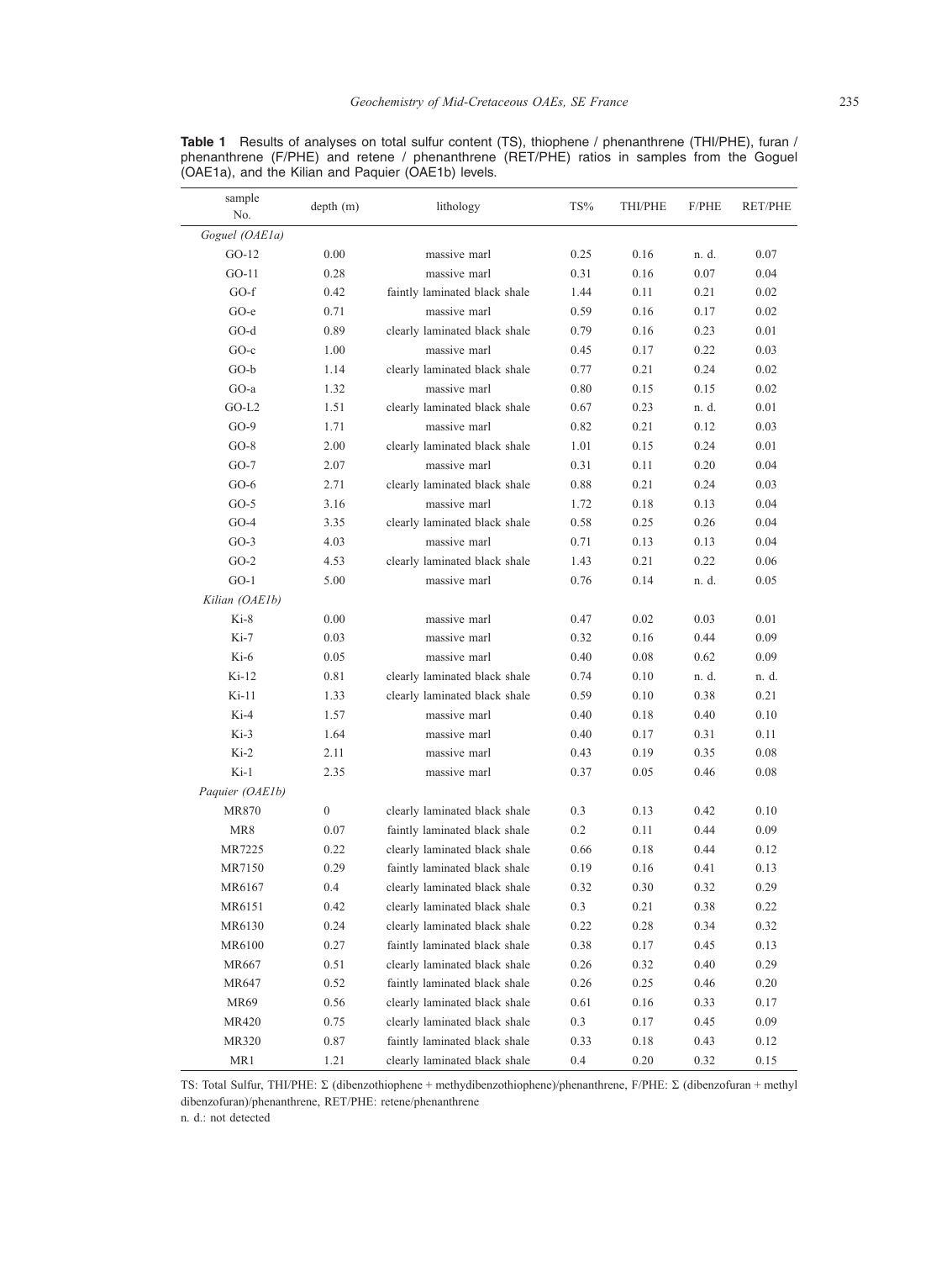

**Fig. 1** Relationship between (A) thiophene / phenanthrene ratio (THI/PHE) and total sulfur content (TS), and (B) furan / phenanthrene (F/PHE) and retene / phenanthrene (RET/PHE) ratios among the three OAE levels (Goguel: OAE1a; Kilian and Paquier: OAE1b). thiophene: Σ (dibenzothiophene + methyldibenzothiophene), furan: Σ (dibenzofuran + methyldibenzofu ran)



**Fig. 2** Mass fragmentograms of (A) m/z 168 + 182 + 196 of the Kilian (Ki-1), and (B) m/z 184 + 198 + 212 of the Goguel (Go-4).

respectively (Fig. 2A). In general, DBF is derived from the lower plants such as lichen and/or polysaccharide in terrestrial soil [7, 15]. These compounds are normalized by the phenanthrene as well as DBT. Furans ( $DBF + MDBFs$ ) to phenanthrene ( $F/PHE$ ) are clearly higher in sediments of the Kilian and Paquier levels than those from the Goguel level.

Retene is also identified as a terrigenous organic compound. It is known to be a biomarker originated from gymnosperms such as conifer [16]. Retene to phenanthrene (RET/PHE) ratios are also higher in the Kilian and Paquier samples compared to the Goguel, and this agrees well with the results from F/PHE ratios.

#### **Differences in depositional environments**

In this study, it is found that the Goguel (OAE1a) sediments are characterized by high sulfur contents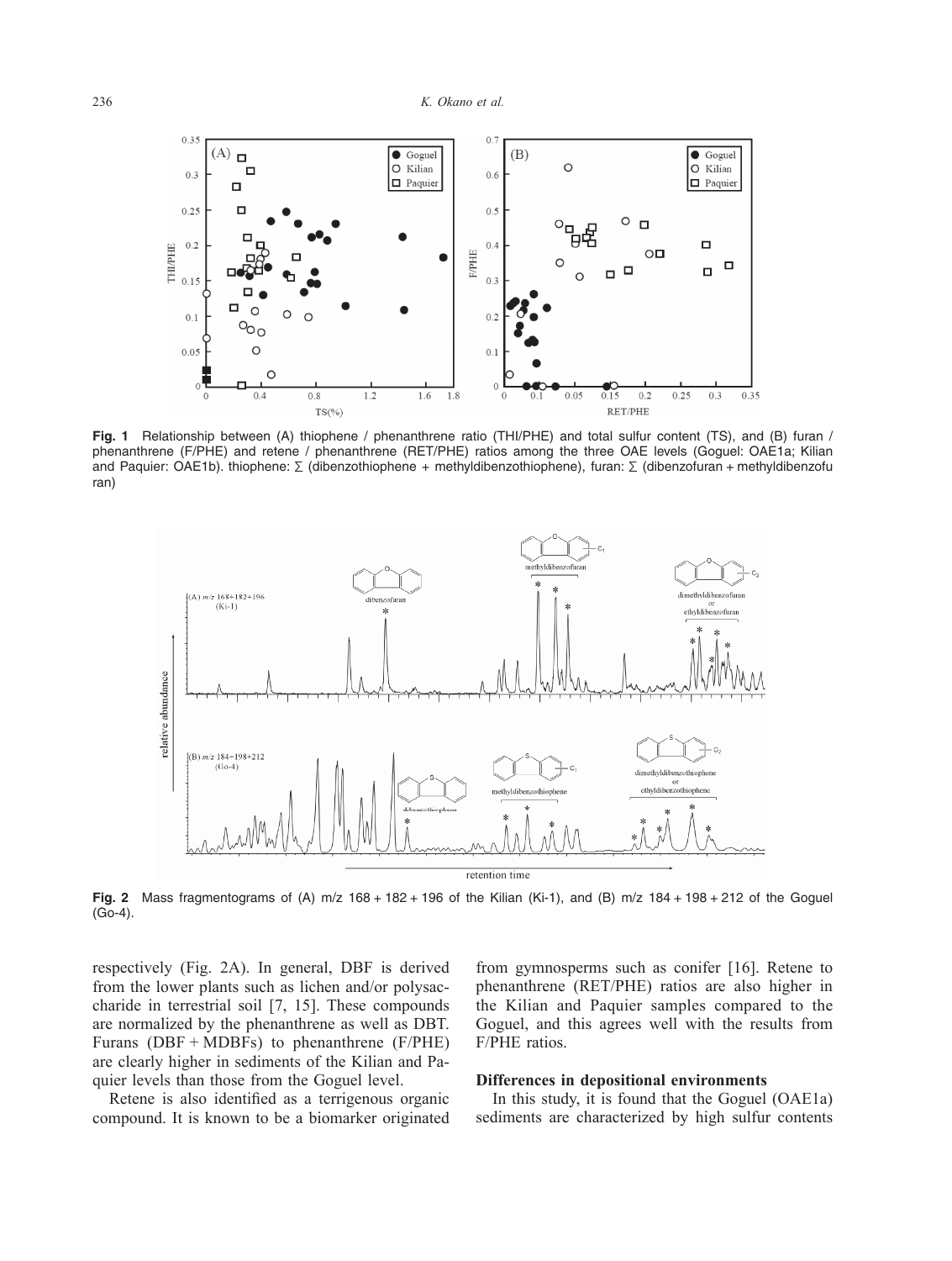(TS and thiophenes) but a small amount of terrigenous input (furans and retene). According to Ref. 17, OAE1a occurred during the transgressive interval due to spreading ocean ridge associated with active volcanisms. The excessive  $CO<sub>2</sub>$  was released to the atmosphere by volcanoes, and this phenomenon resulted in enhanced global warming and decrease of oxygen solubility resulting in anoxic water masses. Moreover, these volcanoes supplied extra sulfur and phosphorus to the ocean as nutrient for marine organisms [18]. It is known that the organic matter preserved in OAE1a sediments predominantly consists of type II kerogen, which are mainly produced by marine plankton [19]. Our findings of high sulfur content are in agreement with the results of previous studies, which suggested that intense anoxic condition (high S) prevailed by active volcanisms and sedimentary organic matter was mainly originated from marine organisms during the Goguel level.

The Kilian and Paquier levels are characterized by intervals of increasing riverine runoff [20], and the Paquier represents a maximum flooding surface [2]. In our results, both Kilian and Paquier samples have low sulfur (although thiophene concentrations are high in the Paquier) and a large amount of terrigenous matter. The Jacob level, which represents another sub-event of OAE1b and is stratigraphically positioned lower than the Kilian, is characterized by high terrigenous input [2, 9]. The OAE type such as the Jacob is so-called 'detritic oceanic anoxic event (D-OAE)', while the type such as the Goguel is socalled 'productivity oceanic anoxic event (P-OAE).' Our results suggest that the Kilian and the Paquier are of the same type, which is D-OAE. The high terrigenous input in the Paquier and the Kilian intervals are presumably attributed to the regression, which is similar to the Jacob. Hence, the OAE1b levels were possibly induced not by active volcanisms, as was the case for OAE1a, but by increased riverine runoff (freshwater), which induced dilution of surface water and salinity stratification. In addition, surface ocean productivity probably increased because of utilizable nutrient were exported from land area. The formation of black shales during OAE1b occurred under a depositional environment that was characterized by high terrigenous input and surface ocean productivity.

#### **CONCLUSIONS**

Results of analyses of the laminated black shales and massive marl samples deposited during the Aptian to Albian mid-Cretaceous Oceanic Anoxic Events (OAEs) for thiophene, furan, and retene as well as total sulfur content lead the following conclusions.

1. The sediments corresponding to the Goguel level (OAE1a) contain abundant sulfur and organic sulfur compounds, whereas the concentrations of terrigenous organic matter such as furan and retene are relatively low. This suggests that intense anoxic waters, characterized by enhanced sulfide precipitations expanded in the Vocontian Basin, and the transport of terrigenous matter decreased under transgressive stages. The OAE1a was possibly caused by active volcanisms that supplied extra sulfur or phosphorus to the ocean.

2. The sediments corresponding to the Kilian and Paquier levels (OAE1b) exhibit similar characteristics in terms of biomarker compositions. These sediments contain abundant terrigenous organic compounds, but low total sulfur content and thiophene concentrations. We suggest that a large amount of terrigenous matter was transported to the Vocontian Basin during OAE1b, and the anoxic conditions were less intense than during OAE1a. Hence, OAE1b was possibly caused by intensified salinity stratification resulting from freshwater runoff and also the high surface productivity due to supply of nutrient from the surrounding lands.

#### **ACKNOWLEDGMENTS**

We thank Prof. N. Suzuki of Hokkaido University and Prof. K. Kato of Shizuoka University for their suggestion to conduct this research. We are also grateful to Dr. P. Gautam for insightful comments which significantly improved the manuscript. This study was supported in part by Grants-In-Aid No. 15253007 (to H. O.) and No. 18684028 (to K. S.) for Scientific Research from the Ministry of Education, Culture, Sports, Science and Technology (MEXT) of Japan. We gratefully acknowledge the 21st Century COE program "Neo-Science of Natural History" Program (Leader: Prof. H. Okada) granted by MEXT at Hokkaido University.

#### **REFERENCES**

- 1. Takashima, R., Nishi, H., Huber, B.T. and Leckie, R.M., 2006. Greenhouse world and the Mesozoic ocean. Oceanography, 19, 64–74.
- 2. Erbacher J., Gerth W., Schmiedl, G. and Hemleben, C., 1998. Benthic foraminiferal assemblages of late Aptian-early Albian black shale intervals in the Vocontian Basin, SE France. Cretac. Res., 19, 805–826.
- 3. Erbacher, J., hemleben, C., Huber, B.T. and Markey, M.,